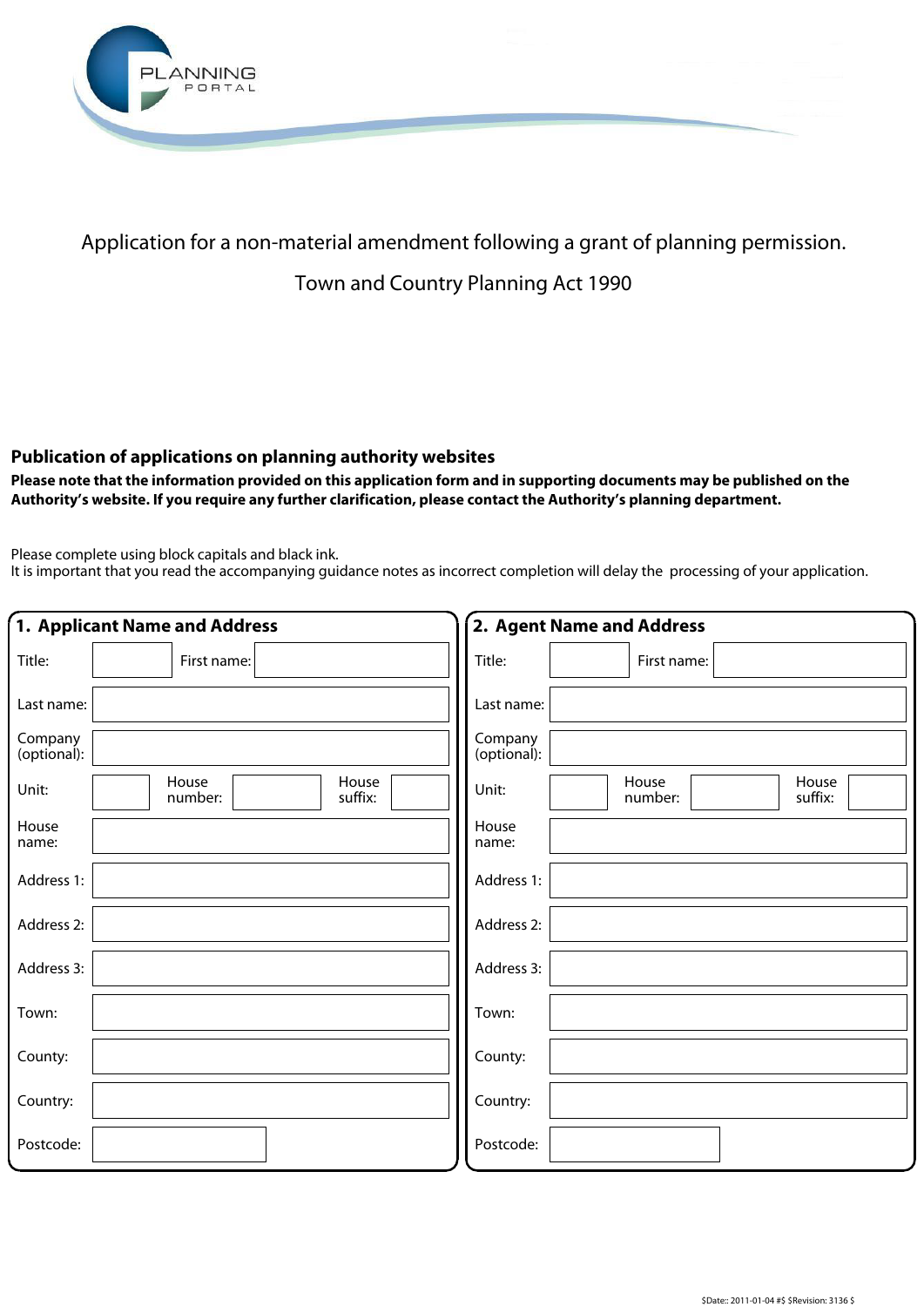| <b>3. Site Address Details</b>                                                                | <b>4. Pre-application Advice</b>                                                                                                      |    |  |  |  |
|-----------------------------------------------------------------------------------------------|---------------------------------------------------------------------------------------------------------------------------------------|----|--|--|--|
| Please provide the full postal address of the application site.                               | Has assistance or prior advice been sought from the local                                                                             |    |  |  |  |
| House<br>House<br>Unit:<br>suffix:<br>number:                                                 | authority about this application?<br>Yes                                                                                              | No |  |  |  |
| House<br>name:                                                                                | If Yes, please complete the following information about the advice<br>you were given. (This will help the authority to deal with this |    |  |  |  |
| Address 1:                                                                                    | application more efficiently).<br>Please tick if the full contact details are not                                                     |    |  |  |  |
| Address 2:                                                                                    | known, and then complete as much as possible:                                                                                         |    |  |  |  |
| Address 3:                                                                                    | Officer name:                                                                                                                         |    |  |  |  |
| Town:                                                                                         | Reference:                                                                                                                            |    |  |  |  |
| County:                                                                                       |                                                                                                                                       |    |  |  |  |
| Postcode<br>(optional):                                                                       | Date of advice (DD/MM/YYYY):                                                                                                          |    |  |  |  |
| Description of location or a grid reference.<br>(must be completed if postcode is not known): | Details of pre-application advice received:                                                                                           |    |  |  |  |
| Northing:<br>Easting:<br>Description:                                                         |                                                                                                                                       |    |  |  |  |
|                                                                                               |                                                                                                                                       |    |  |  |  |
|                                                                                               |                                                                                                                                       |    |  |  |  |
| 5. Eligibility                                                                                |                                                                                                                                       |    |  |  |  |
| Do you, or the person on whose behalf you are making this application,                        |                                                                                                                                       |    |  |  |  |
| have an interest in the part of the land to which this amendment relates?                     | No<br>Yes                                                                                                                             |    |  |  |  |
| If you have answered No to this question, you cannot apply to make a non-material amendment.  |                                                                                                                                       |    |  |  |  |
|                                                                                               |                                                                                                                                       |    |  |  |  |
|                                                                                               |                                                                                                                                       |    |  |  |  |
| If you are not the sole owner, has notification under article 9 of the DMPO been given?       | Yes<br>No<br>Not Applicable                                                                                                           |    |  |  |  |
| If you have answered No to this question, you cannot apply to make a non-material amendment.  |                                                                                                                                       |    |  |  |  |
| If you have answered Yes to this question, please give details of persons notified:           |                                                                                                                                       |    |  |  |  |
| Person Notified                                                                               | Date of Notification<br>Address                                                                                                       |    |  |  |  |
|                                                                                               |                                                                                                                                       |    |  |  |  |
|                                                                                               |                                                                                                                                       |    |  |  |  |
|                                                                                               |                                                                                                                                       |    |  |  |  |
|                                                                                               |                                                                                                                                       |    |  |  |  |
|                                                                                               |                                                                                                                                       |    |  |  |  |
|                                                                                               |                                                                                                                                       |    |  |  |  |
|                                                                                               |                                                                                                                                       |    |  |  |  |
|                                                                                               |                                                                                                                                       |    |  |  |  |
|                                                                                               |                                                                                                                                       |    |  |  |  |
| 6. Authority Employee / Member                                                                |                                                                                                                                       |    |  |  |  |
| With respect to the Authority, I am:                                                          | Do any of these statements apply to you?                                                                                              |    |  |  |  |
| (a) a member of staff<br>(b) an elected member                                                |                                                                                                                                       |    |  |  |  |
| (c) related to a member of staff<br>(d) related to an elected member                          | No<br>Yes                                                                                                                             |    |  |  |  |
|                                                                                               |                                                                                                                                       |    |  |  |  |
| If yes please provide details of the name, relationship and role                              |                                                                                                                                       |    |  |  |  |
|                                                                                               |                                                                                                                                       |    |  |  |  |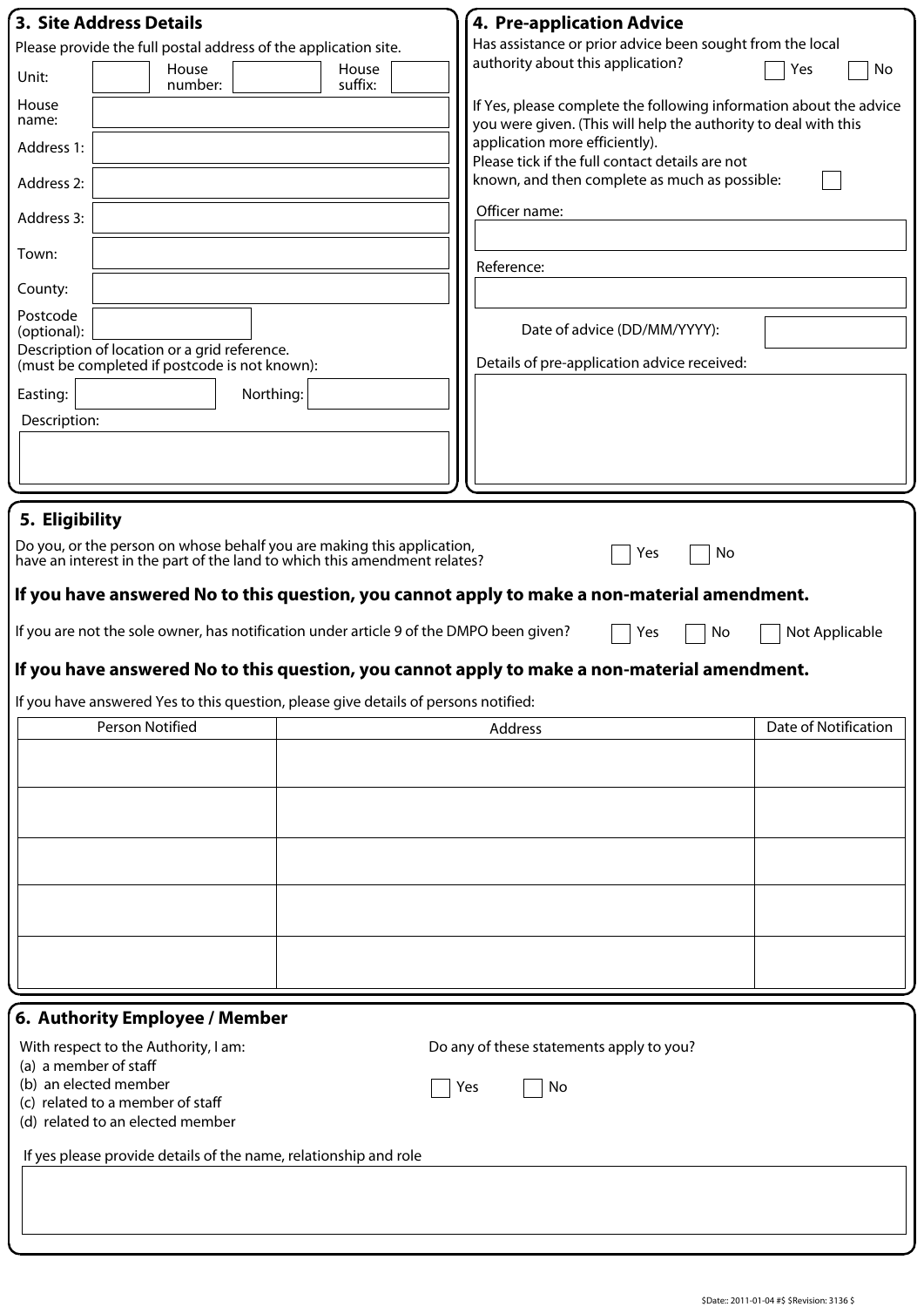| 7. Description Of Your Proposal                                                                                                                                                                                                    |                                |  |  |  |
|------------------------------------------------------------------------------------------------------------------------------------------------------------------------------------------------------------------------------------|--------------------------------|--|--|--|
| Please provide a description of the approved development as shown on the decision letter, including application reference number and<br>date of decision in the sections below. Please also provide the original application type: |                                |  |  |  |
|                                                                                                                                                                                                                                    |                                |  |  |  |
|                                                                                                                                                                                                                                    |                                |  |  |  |
|                                                                                                                                                                                                                                    |                                |  |  |  |
|                                                                                                                                                                                                                                    |                                |  |  |  |
|                                                                                                                                                                                                                                    |                                |  |  |  |
|                                                                                                                                                                                                                                    |                                |  |  |  |
| Reference number:                                                                                                                                                                                                                  | Date of decision (DD/MM/YYYY): |  |  |  |
|                                                                                                                                                                                                                                    |                                |  |  |  |
| What was the original application type?:<br>(e.g. 'Full', 'Householder and Listed Building', 'Outline')                                                                                                                            |                                |  |  |  |
| For the purpose of calculating fees, which of the following best describes the original application type?                                                                                                                          |                                |  |  |  |
| Householder development: development to an existing dwelling-house or development within its curtilage                                                                                                                             |                                |  |  |  |
| Other: anything not covered by the above category                                                                                                                                                                                  |                                |  |  |  |
| 8. Non-Material Amendment(s) Sought                                                                                                                                                                                                |                                |  |  |  |
| Please describe the non-material amendment(s) you are seeking to make:                                                                                                                                                             |                                |  |  |  |
|                                                                                                                                                                                                                                    |                                |  |  |  |
|                                                                                                                                                                                                                                    |                                |  |  |  |
|                                                                                                                                                                                                                                    |                                |  |  |  |
|                                                                                                                                                                                                                                    |                                |  |  |  |
|                                                                                                                                                                                                                                    |                                |  |  |  |
|                                                                                                                                                                                                                                    |                                |  |  |  |
|                                                                                                                                                                                                                                    |                                |  |  |  |
|                                                                                                                                                                                                                                    |                                |  |  |  |
| Are you intending to substitute amended plans or drawings?                                                                                                                                                                         | Yes<br>No                      |  |  |  |
| If Yes, please complete the following:                                                                                                                                                                                             |                                |  |  |  |
| Old plan/drawing number(s):                                                                                                                                                                                                        |                                |  |  |  |
|                                                                                                                                                                                                                                    |                                |  |  |  |
| New plan/drawing number(s):                                                                                                                                                                                                        |                                |  |  |  |
|                                                                                                                                                                                                                                    |                                |  |  |  |
| Please state why you wish to make this amendment:                                                                                                                                                                                  |                                |  |  |  |
|                                                                                                                                                                                                                                    |                                |  |  |  |
|                                                                                                                                                                                                                                    |                                |  |  |  |
|                                                                                                                                                                                                                                    |                                |  |  |  |
|                                                                                                                                                                                                                                    |                                |  |  |  |